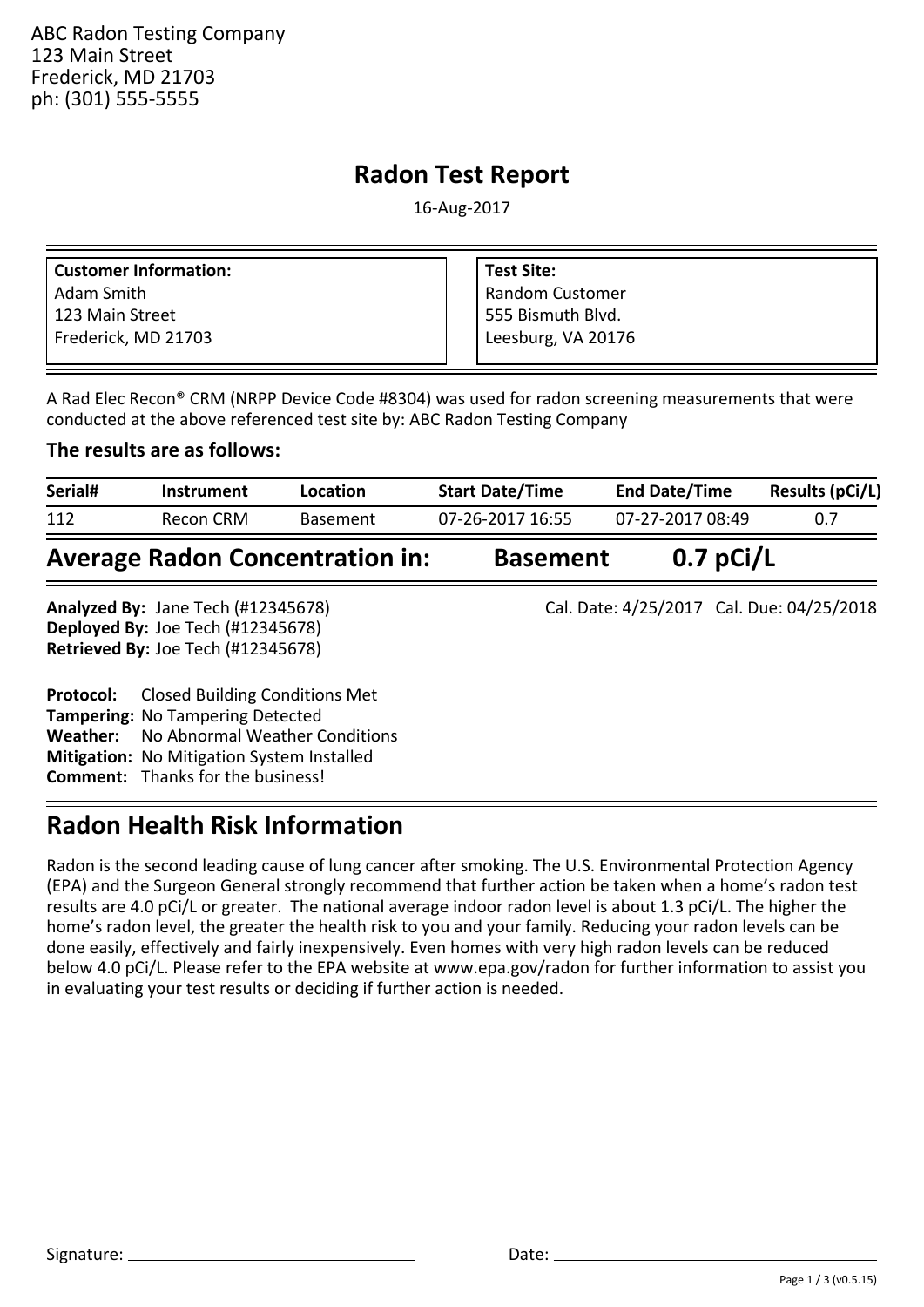ABC Radon Testing Company 123 Main Street Frederick, MD 21703 ph: (301) 555-5555

## **Graphical Radon Report**

16-Aug-2017

| <b>Customer Information:</b> | <b>Test Site:</b>      |
|------------------------------|------------------------|
| Adam Smith                   | <b>Random Customer</b> |
| l 123 Main Street            | l 555 Bismuth Blvd.    |
| Frederick, MD 21703          | Leesburg, VA 20176     |

A Rad Elec Recon® CRM (NRPP Device Code #8304) was used for radon screening measurements that were conducted at the above referenced test site by: ABC Radon Testing Company

#### **The results are as follows:**

| Serial#                                | <b>Instrument</b> | <b>Location</b> | <b>Start Date/Time</b> | <b>End Date/Time</b> | Results (pCi/L) |
|----------------------------------------|-------------------|-----------------|------------------------|----------------------|-----------------|
| 112                                    | Recon CRM         | <b>Basement</b> | 07-26-2017 16:55       | 07-27-2017 08:49     | 0.7             |
| <b>Average Radon Concentration in:</b> |                   |                 | <b>Basement</b>        | $0.7$ pCi/L          |                 |